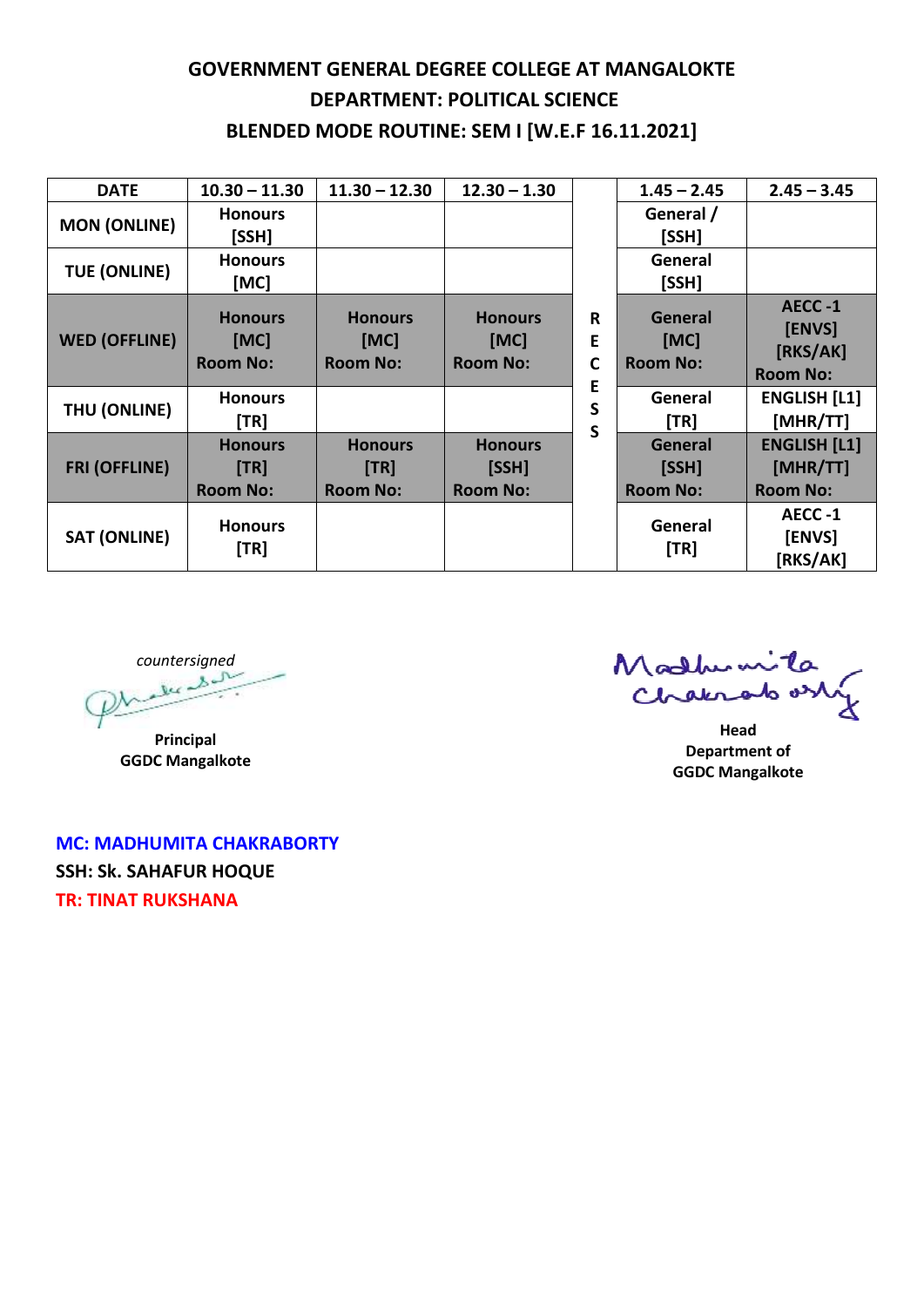## **GOVERNMENT GENERAL DEGREE COLLEGE AT MANGALOKTE DEPARTMENT: POLITICAL SCIENCE BLENDED MODE ROUTINE: SEM III [W.E.F 16.11.2021]**

| <b>DATE</b>          | $10.30 - 11.30$        | $11.30 - 12.30$         | $12.30 - 1.30$         |                                       | $1.45 - 2.45$   | $2.45 - 3.45$                   |
|----------------------|------------------------|-------------------------|------------------------|---------------------------------------|-----------------|---------------------------------|
| <b>MON (ONLINE)</b>  |                        | <b>Honours</b><br>[SSH] |                        | R<br>E<br>$\mathsf{C}$<br>Е<br>S<br>S |                 | General<br>$[$ SSH $]$          |
| <b>TUE (OFFLINE)</b> | <b>Honours</b><br>[TR] | <b>Honours</b><br>[TR]  | <b>Honours</b><br>[TR] |                                       | General<br>[TR] | <b>ENGLISH [L2]</b><br>[MHR/TT] |
|                      | <b>Room No:</b>        | <b>Room No:</b>         | <b>Room No:</b>        |                                       | <b>Room No:</b> | <b>Room No:</b>                 |
| <b>WED (ONLINE)</b>  |                        | <b>Honours</b><br>[TR]  |                        |                                       |                 | General<br>[SSH]                |
| THU (ONLINE)         |                        | <b>Honours</b><br>[MC]  |                        |                                       |                 | General<br>[MC]                 |
| <b>FRI (ONLINE)</b>  |                        | <b>Honours</b><br>[MC]  |                        |                                       |                 | General<br>[MC]                 |
| <b>SAT (OFFLINE)</b> | <b>Honours</b>         | <b>Honours</b>          | <b>Honours</b>         |                                       | General         | <b>ENGLISH [L2]</b>             |
|                      | [MC]                   | [SSH]                   | [SSH]                  |                                       | [MC]            | [MHR/TT]                        |
|                      | <b>Room No:</b>        | <b>Room No:</b>         | <b>Room No:</b>        |                                       | <b>Room No:</b> | <b>Room No:</b>                 |

*countersigned*

**Principal GGDC Mangalkote**

Malhumita

**Head Department of GGDC Mangalkote**

**MC: MADHUMITA CHAKRABORTY SSH: Sk. SAHAFUR HOQUE TR: TINAT RUKSHANA**